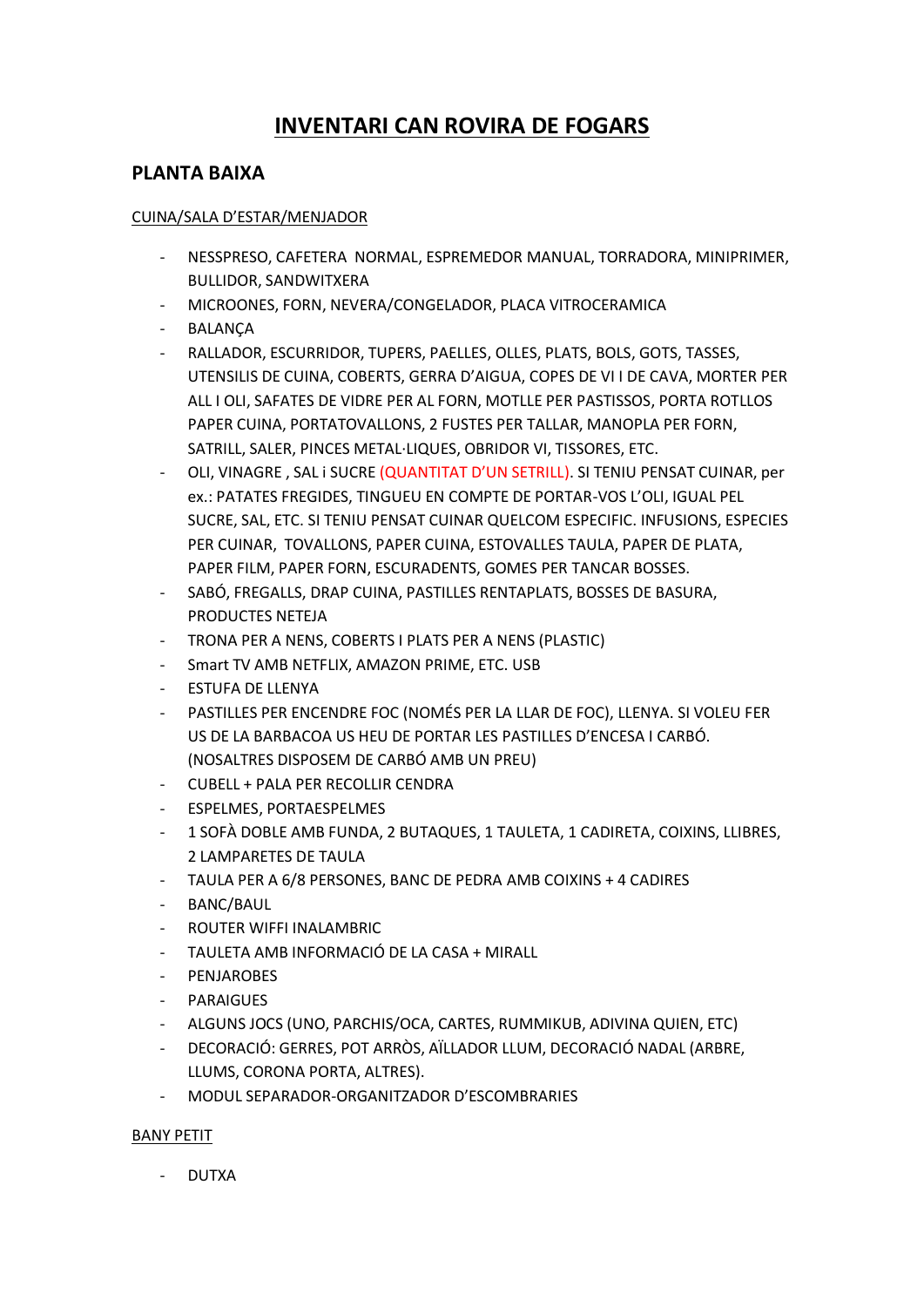- LAVABO / AMB DOS PENJADORS TOVALLOLES
- VÀTER
- SABÓ
- PENJADOR TOVALLOLA PARET
- PAPER WC
- CATIFA DUTXA FUSTA
- ESCOMBRETA WC

### **PRIMERA PLANTA**

#### BANY PRINCIPAL

- BANYERA
- LAVABO
- VÀTER
- CALEFACTOR
- ASSECADOR DE CABELL/AMB DIFUSOR
- TOVALLOLA GRAN + PETITA PER AL NUMERO DE PERSONES INDICADES A LA RESERVA
- TOVALLOLA PER TERRA
- SABÓ COS
- ANTILLISCADOR BANYERA
- ADAPTADOR WC PER A NENS
- PAPER WC
- CATIFA DUTXA FUSTA
- PENJADOR PARET
- BANQUET PER A SEURE
- ESTANTERIA
- ESCOMBRETA WC
- PAPELERA WC

#### HABITACIONS

- LLENÇOLS, COIXINS, NORDICS, PER AL NUMERO DE PERSONES INDICADES A LA RESERVA
- HABITACIÓ PRINCIPAL
	- o 2 LLITS INDIVIDUALS DE 90CM\*200CM. 2 LLITS UNITS FAN EL LLIT DOBLE DE 180CM\*200CM
	- o LLITERA, 2 PLACES DE 90\*190CM
	- o 2 MANTES
	- o 2 TAULETES DE NIT
	- o CALAIXERA + MIRALL
	- o BALANCÍ
	- o LAMPARETA CALAIXERA
	- o BARANA PER A LLIT PER NENS
	- o BURRA PER A PENJAR ROBA, PENJAROBES